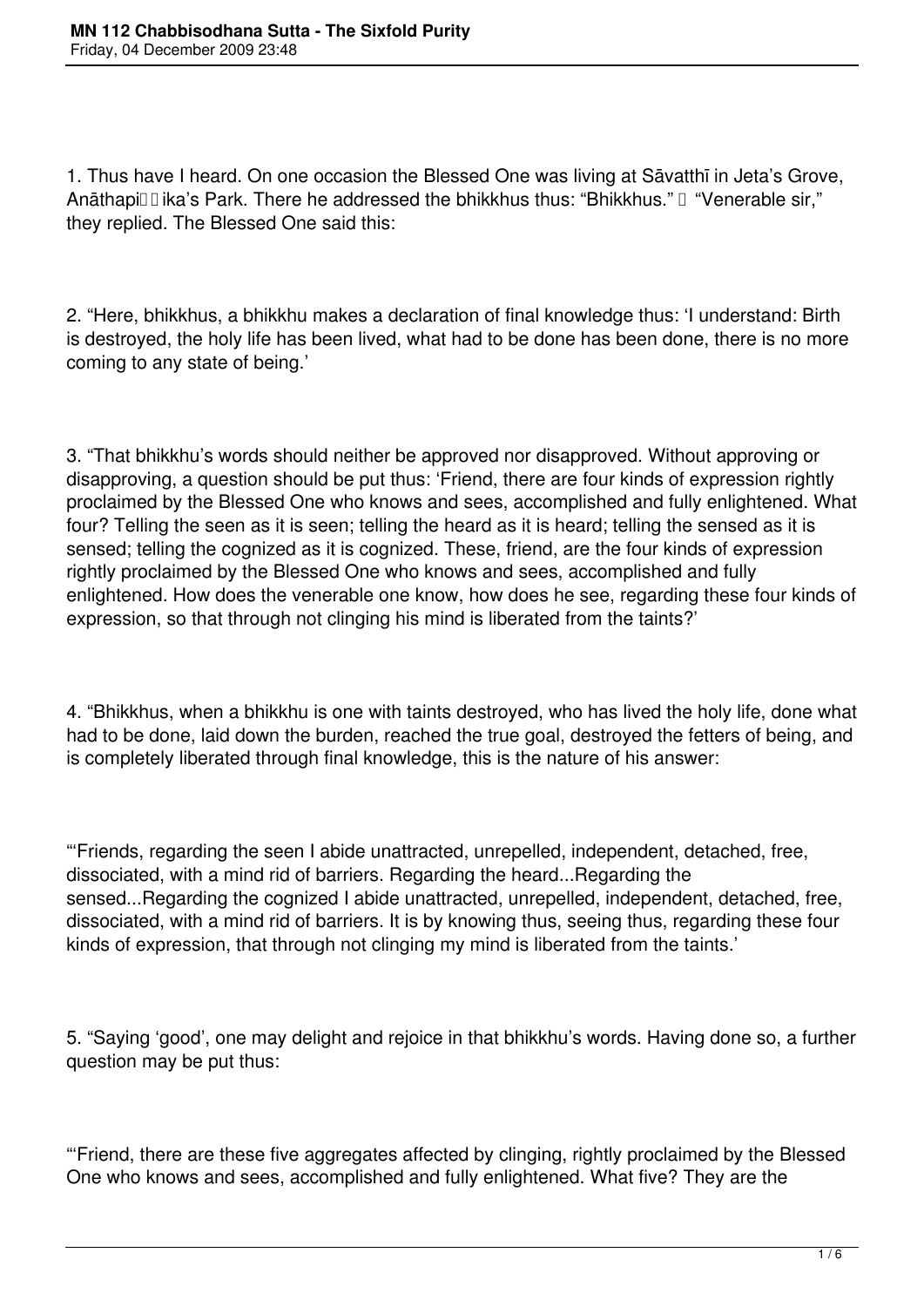material form aggregate affected by clinging, the feeling aggregate affected by clinging, the perception aggregate affected by clinging, the formations aggregate affected by clinging, and the consciousness aggregate affected by clinging. These, friend, are the five aggregates affected by clinging, rightly proclaimed by the Blessed One who knows and sees, accomplished and fully enlightened. How does the venerable one know, how does he see, regarding these five aggregates affected by clinging, so that through not clinging his mind is liberated from the taints?'

6. "Bhikkhus, when a bhikkhu is one with taints destroyed...and is completely liberated through final knowledge, this is the nature of his answer:

"'Friends, having known material form to be feeble, fading away, and comfortless, with the destruction, fading away, cessation, giving up, and relinquishing of attraction and clinging regarding material form, of mental standpoints, adherences, and underlying tendencies regarding material form, I have understood that my mind is liberated.

"'Friends, having known feeling...Having known perception...Having known formations...Having known consciousness to be feeble, fading away, and comfortless, with the destruction, fading away, cessation, giving up, and relinquishing of attraction and clinging regarding consciousness, of mental standpoints, adherences, and underlying tendencies regarding consciousness, I have understood that my mind is liberated.

"'It is by knowing thus, seeing thus, regarding these five aggregates affected by clinging, that through not clinging my mind is liberated from the taints.'

7. "Saying 'good', one may delight and rejoice in that bhikkhu's words. Having done so, a further question may be put thus:

"'Friend, there are these six elements rightly proclaimed by the Blessed One who knows and sees, accomplished and fully enlightened. What six? They are the earth element, the water element, the fire element, the air element, the space element, and the consciousness element. These, friend, are the six elements rightly proclaimed by the Blessed One who knows and sees. accomplished and fully enlightened. How does the venerable one know, how does he see, regarding these six elements, so that through not clinging his mind is liberated from the taints?'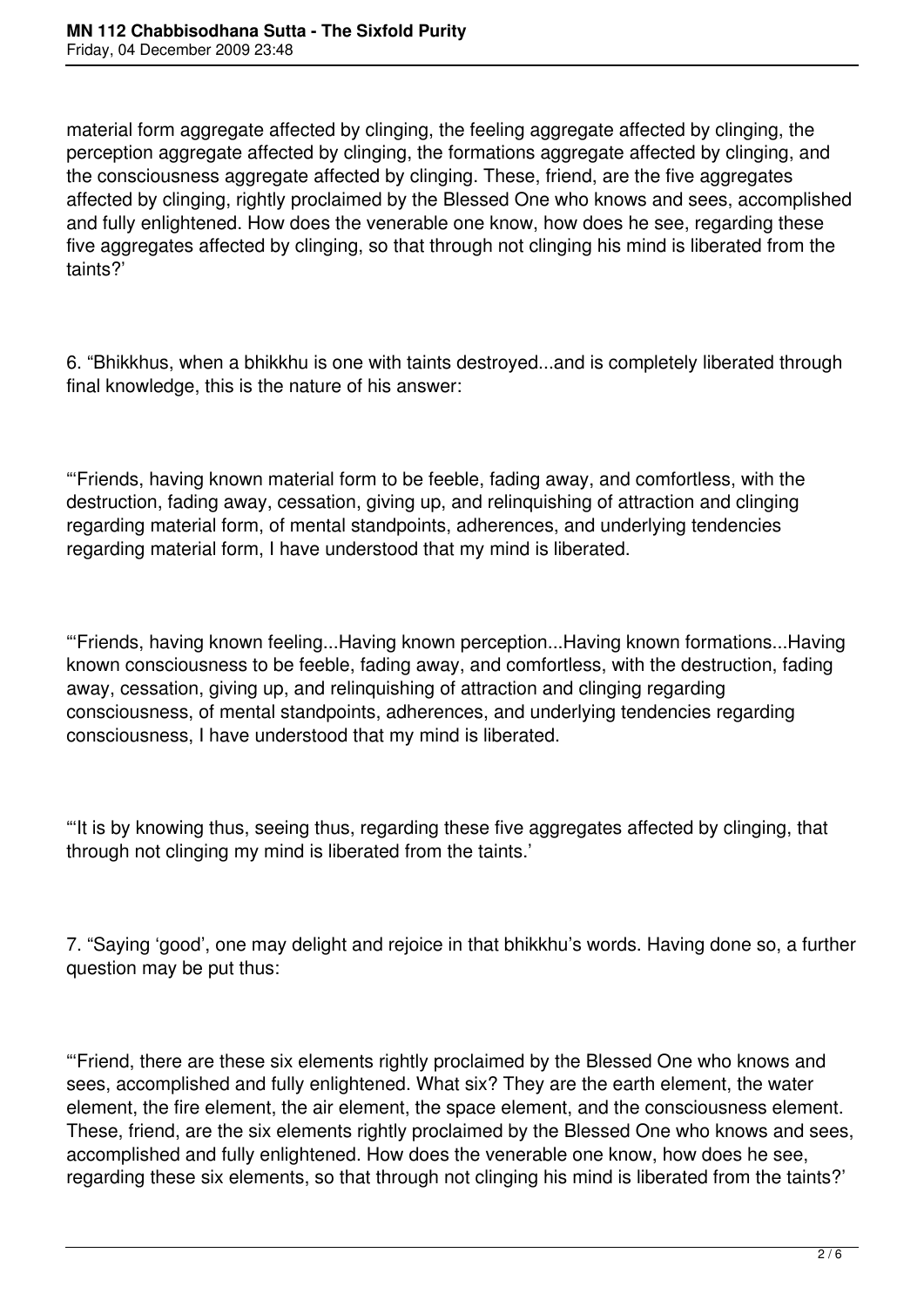8. "Bhikkhus, when a bhikkhu is one with taints destroyed...and is completely liberated through final knowledge, this is the nature of his answer:

"'Friends, I have treated the earth element as not self, with no self based on the earth element. And with the destruction, fading away, cessation, giving up, and relinquishing of attraction and clinging based on the earth element, of mental standpoints, adherences, and underlying tendencies based on the earth element, I have understood that my mind is liberated.

"'Friends, I have treated the water element...the fire element...the air element...the space element...the consciousness element as not self, with no self based on the consciousness element. And with the destruction, fading away, cessation, giving up, and relinquishing of attraction and clinging based on the consciousness element, of mental standpoints, adherences, and underlying tendencies based on the consciousness element, I have understood that my mind is liberated.

"'It is by knowing thus, seeing thus, regarding these six elements, that through not clinging my mind is liberated from the taints.'

9. "Saying 'good', one may delight and rejoice in that bhikkhu's words. Having done so, a further question may be put thus:

"'But, friend, there are these six internal and external bases rightly proclaimed by the Blessed One who knows and sees, accomplished and fully enlightened. What six? They are the eye and forms, the ear and sounds, the nose and odors, the tongue and flavors, the body and tangibles, the mind and mind-objects. These, friend, are the six internal and external bases rightly proclaimed by the Blessed One who knows and sees, accomplished and fully enlightened. How does the venerable one know, how does he see, regarding these six internal and external bases, so that through not clinging his mind is liberated from the taints?'

10. "Bhikkhus, when a bhikkhu is one with taints destroyed...and is completely liberated through final knowledge, this is the nature of his answer: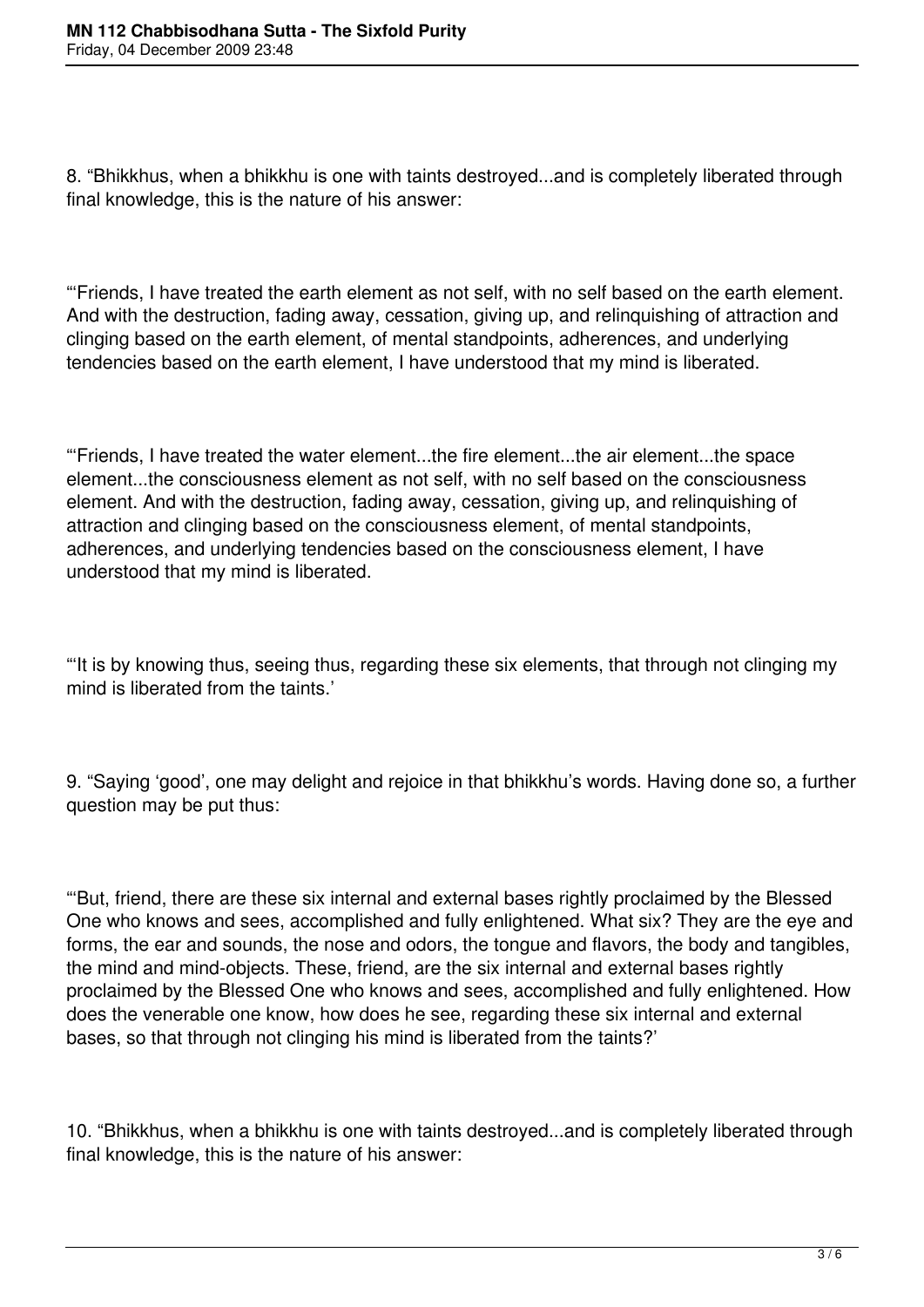"'Friends, with the destruction, fading away, cessation, giving up, and relinquishing of desire, lust, delight, craving, attraction, and clinging, and of mental standpoints, adherences, and underlying tendencies regarding the eye, forms, eye-consciousness, and things cognizable [by the mind] through eye-consciousness, I have understood that my mind is liberated.

"'With the destruction, fading away, cessation, giving up, and relinquishing of desire, lust, delight, craving, attraction, and clinging, and of mental standpoints, adherences, and underlying tendencies regarding the ear, sounds, ear-consciousness, and things cognizable [by the mind] through ear-consciousness... regarding the nose, odors, nose-consciousness, and things cognizable [by the mind] through nose-consciousness... regarding the tongue, flavors, tongue-consciousness, and things cognizable [by the mind] through tongue-consciousness... regarding the body, tangibles, body-consciousness, and things cognizable [by the mind] through body-consciousness... regarding the mind, mind-objects, mind-consciousness, and things cognizable [by the mind] through mind-consciousness, I have understood that my mind is liberated.

"'It is by knowing thus, seeing thus, regarding these five aggregates affected by clinging, that through not clinging my mind is liberated from the taints.'

11. "Saying 'good', one may delight and rejoice in that bhikkhu's words. Having done so, a further question may be put thus:

"'But, friend, how does the venerable one know, how does he see, so that in regard to this body with its consciousness and all external signs, I-making, mine-making, and the underlying tendency to conceit have been eradicated in him?'

12. "Bhikkhus, when a bhikkhu is one with taints destroyed...and is completely liberated through final knowledge, this is the nature of his answer:

"'Friends, formerly when I lived the home life I was ignorant. Then the Tathāgata or his disciple taught me the Dhamma. On hearing the Dhamma I acquired faith in the Tathāgata. Possessing that faith, I considered thus: "Household life is crowded and dusty; life gone forth is wide open. It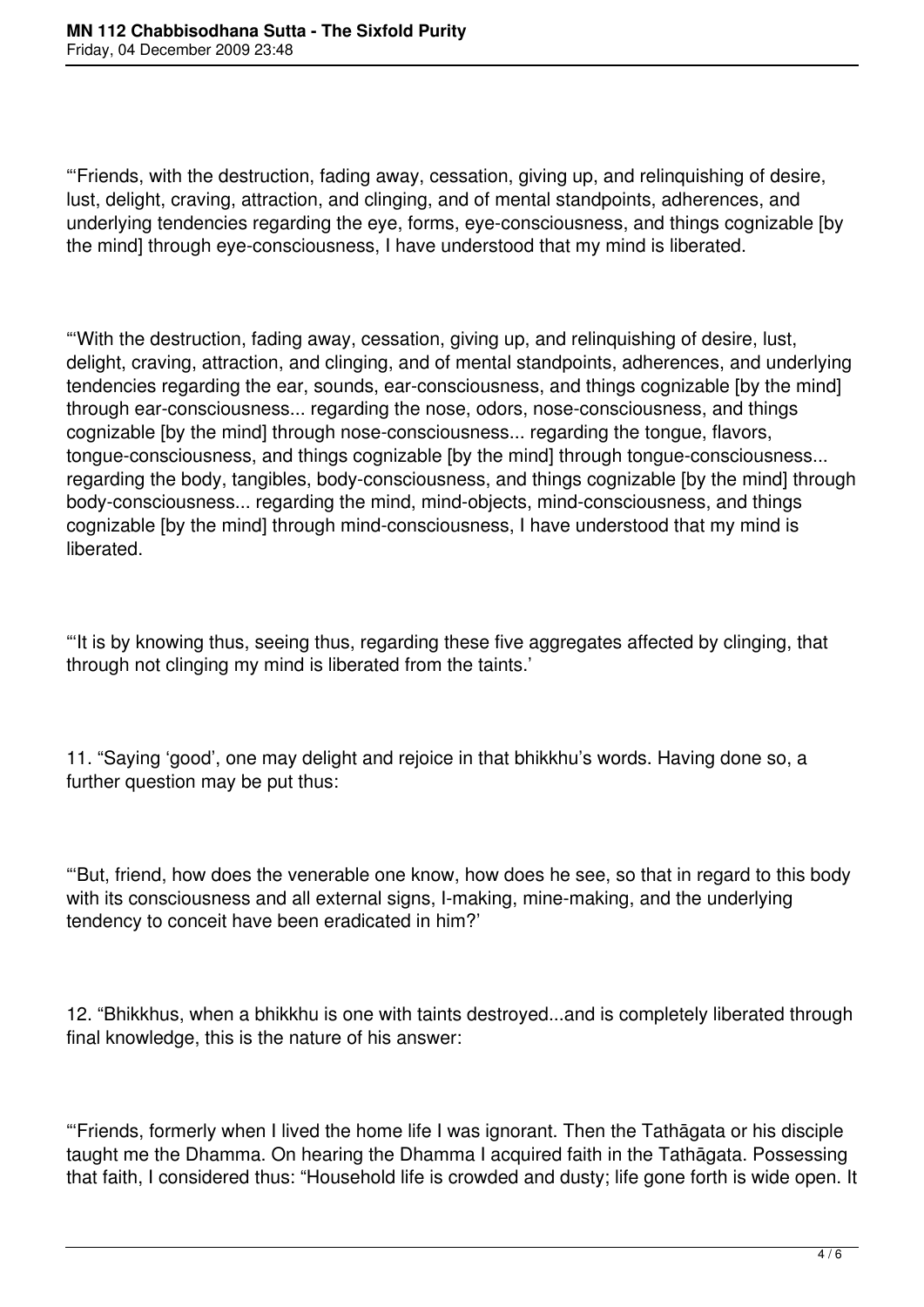is not easy while living in a home to lead the holy life utterly perfect and pure as a polished shell. Suppose I shave off my hair and beard, put on the yellow robe, and go forth from the home life into homelessness." On a later occasion, abandoning a small or a large fortune, abandoning a small or a large circle of relations, I shaved off my hair and beard, put on the yellow robe, and went forth from the home life into homelessness.

13-17. "'Having thus gone forth and possessing the bhikkhus' training and way of life...(*as Sutta 51, §§1*

*4-19*

)...I purified my mind from doubt.

18. "'Having thus abandoned these five hindrances, imperfections of the mind that weaken wisdom, quite secluded from sensual pleasures, secluded from unwholesome states, I entered upon and abided in the first jhāna, which is accompanied by applied and sustained thought, with rapture and pleasure born of seclusion. With the stilling of applied and sustained thought, I entered upon and abided in the second jhāna...With the fading away as well of rapture...I entered upon and abided in the third jhāna...With the abandoning of pleasure and pain...I entered upon and abided in the fourth jhāna, which has neither-pain-nor-pleasure and purity of mindfulness due to equanimity.

19. "'When my concentrated mind was thus purified, bright, unblemished, rid of imperfections, malleable, wieldy, steady, and attained to imperturbability, I directed it to knowledge of the destruction of the taints. I directly knew as it actually is: "This is suffering"..."This is the origin of suffering"..."This is the cessation of suffering"..."This is the way leading to the cessation of suffering." I directly knew as it actually is: "These are the taints"..."This is the origin of the taints"..."This is the cessation of the taints"..."This is the way leading to the cessation of the taints."

20. "'When I knew and saw thus, my mind was liberated from the taint of sensual desire, from the taint of being, and from the taint of ignorance. When it was liberated there came the knowledge: "It is liberated." I directly knew: "Birth is destroyed, the holy life has been lived, what had to be done has been done, there is no more coming to any state of being."

"'It is by knowing thus, seeing thus, friends, that in regard to this body with its consciousness and all external signs, I-making, mine-making, and the underlying tendency to conceit have been eradicated in me.'